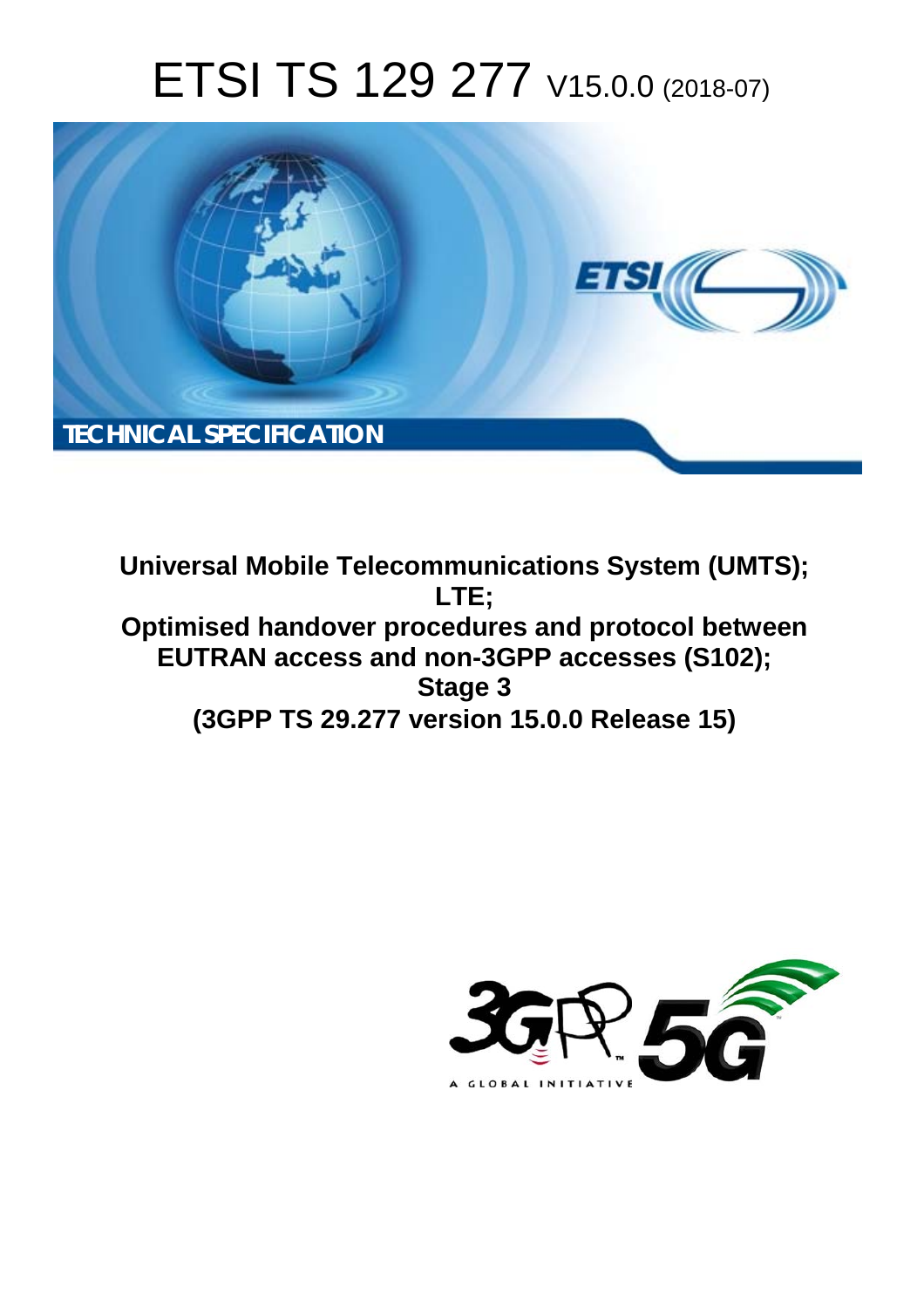Reference RTS/TSGC-0429277vf00

> Keywords LTE,UMTS

#### *ETSI*

#### 650 Route des Lucioles F-06921 Sophia Antipolis Cedex - FRANCE

Tel.: +33 4 92 94 42 00 Fax: +33 4 93 65 47 16

Siret N° 348 623 562 00017 - NAF 742 C Association à but non lucratif enregistrée à la Sous-Préfecture de Grasse (06) N° 7803/88

#### *Important notice*

The present document can be downloaded from: <http://www.etsi.org/standards-search>

The present document may be made available in electronic versions and/or in print. The content of any electronic and/or print versions of the present document shall not be modified without the prior written authorization of ETSI. In case of any existing or perceived difference in contents between such versions and/or in print, the only prevailing document is the print of the Portable Document Format (PDF) version kept on a specific network drive within ETSI Secretariat.

Users of the present document should be aware that the document may be subject to revision or change of status. Information on the current status of this and other ETSI documents is available at <https://portal.etsi.org/TB/ETSIDeliverableStatus.aspx>

If you find errors in the present document, please send your comment to one of the following services: <https://portal.etsi.org/People/CommiteeSupportStaff.aspx>

#### *Copyright Notification*

No part may be reproduced or utilized in any form or by any means, electronic or mechanical, including photocopying and microfilm except as authorized by written permission of ETSI. The content of the PDF version shall not be modified without the written authorization of ETSI. The copyright and the foregoing restriction extend to reproduction in all media.

> © ETSI 2018. All rights reserved.

**DECT**TM, **PLUGTESTS**TM, **UMTS**TM and the ETSI logo are trademarks of ETSI registered for the benefit of its Members. **3GPP**TM and **LTE**TM are trademarks of ETSI registered for the benefit of its Members and of the 3GPP Organizational Partners. **oneM2M** logo is protected for the benefit of its Members.

**GSM**® and the GSM logo are trademarks registered and owned by the GSM Association.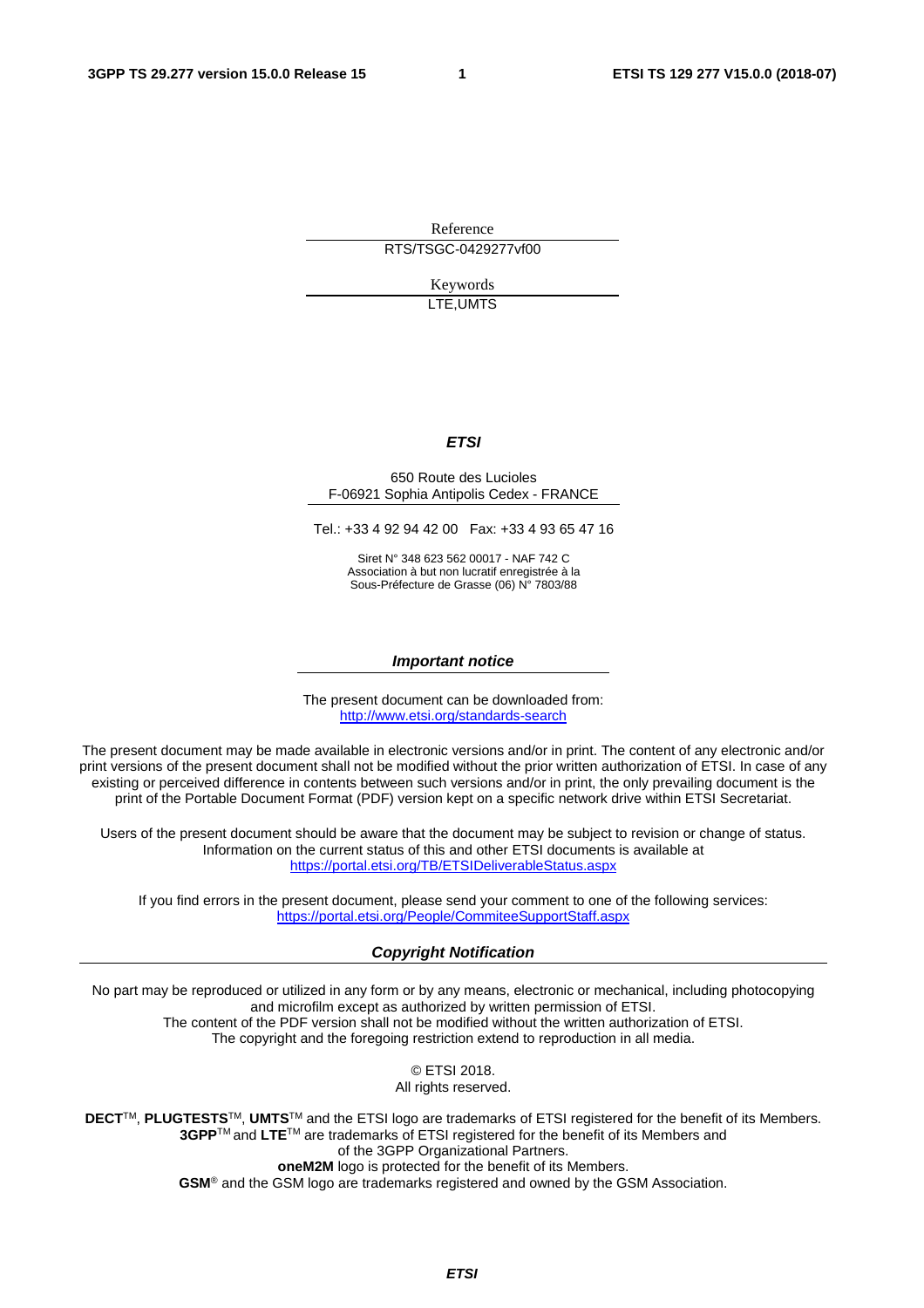# Intellectual Property Rights

#### Essential patents

IPRs essential or potentially essential to normative deliverables may have been declared to ETSI. The information pertaining to these essential IPRs, if any, is publicly available for **ETSI members and non-members**, and can be found in ETSI SR 000 314: *"Intellectual Property Rights (IPRs); Essential, or potentially Essential, IPRs notified to ETSI in respect of ETSI standards"*, which is available from the ETSI Secretariat. Latest updates are available on the ETSI Web server ([https://ipr.etsi.org/\)](https://ipr.etsi.org/).

Pursuant to the ETSI IPR Policy, no investigation, including IPR searches, has been carried out by ETSI. No guarantee can be given as to the existence of other IPRs not referenced in ETSI SR 000 314 (or the updates on the ETSI Web server) which are, or may be, or may become, essential to the present document.

#### **Trademarks**

The present document may include trademarks and/or tradenames which are asserted and/or registered by their owners. ETSI claims no ownership of these except for any which are indicated as being the property of ETSI, and conveys no right to use or reproduce any trademark and/or tradename. Mention of those trademarks in the present document does not constitute an endorsement by ETSI of products, services or organizations associated with those trademarks.

# Foreword

This Technical Specification (TS) has been produced by ETSI 3rd Generation Partnership Project (3GPP).

The present document may refer to technical specifications or reports using their 3GPP identities, UMTS identities or GSM identities. These should be interpreted as being references to the corresponding ETSI deliverables.

The cross reference between GSM, UMTS, 3GPP and ETSI identities can be found under [http://webapp.etsi.org/key/queryform.asp.](http://webapp.etsi.org/key/queryform.asp)

# Modal verbs terminology

In the present document "**shall**", "**shall not**", "**should**", "**should not**", "**may**", "**need not**", "**will**", "**will not**", "**can**" and "**cannot**" are to be interpreted as described in clause 3.2 of the [ETSI Drafting Rules](https://portal.etsi.org/Services/editHelp!/Howtostart/ETSIDraftingRules.aspx) (Verbal forms for the expression of provisions).

"**must**" and "**must not**" are **NOT** allowed in ETSI deliverables except when used in direct citation.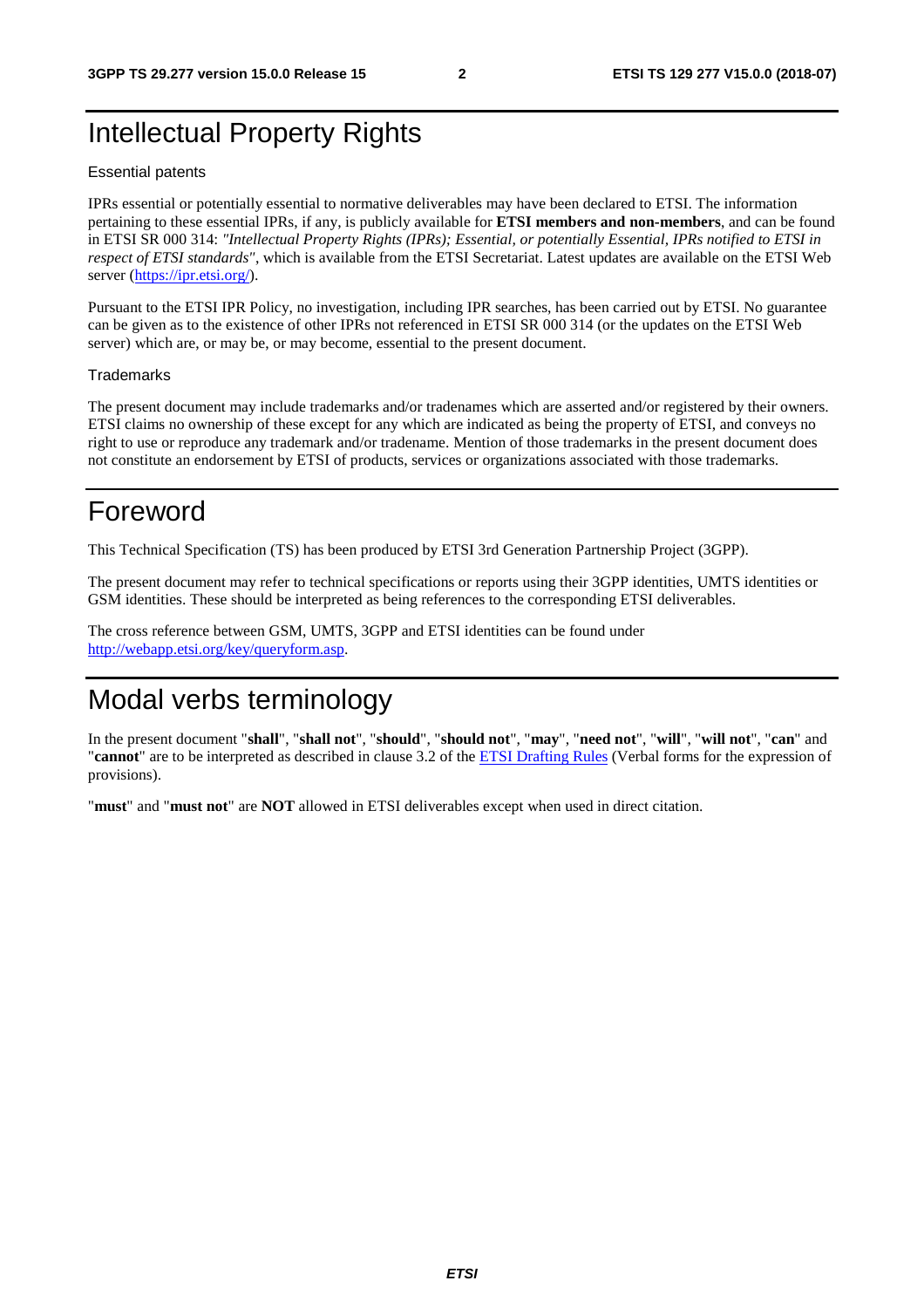# Contents

| $\mathbf{I}$       |                        |  |  |  |  |  |
|--------------------|------------------------|--|--|--|--|--|
| 2                  |                        |  |  |  |  |  |
| 3                  |                        |  |  |  |  |  |
| 3.1                |                        |  |  |  |  |  |
| 3.2                |                        |  |  |  |  |  |
| 4                  |                        |  |  |  |  |  |
| 4.1                |                        |  |  |  |  |  |
| 4.2                |                        |  |  |  |  |  |
| 5                  |                        |  |  |  |  |  |
|                    |                        |  |  |  |  |  |
| 6<br>6.1           |                        |  |  |  |  |  |
| 6.1                |                        |  |  |  |  |  |
| 6.2                |                        |  |  |  |  |  |
| 6.2.1              |                        |  |  |  |  |  |
| 6.2.2              |                        |  |  |  |  |  |
| 6.2.3              |                        |  |  |  |  |  |
| 6.3                |                        |  |  |  |  |  |
| 6.4                |                        |  |  |  |  |  |
| 6.4.1              |                        |  |  |  |  |  |
| 6.4.1.1            |                        |  |  |  |  |  |
| 6.4.1.2            |                        |  |  |  |  |  |
| 6.4.1.3            |                        |  |  |  |  |  |
| 6.4.1.4<br>6.4.1.5 |                        |  |  |  |  |  |
| 6.4.1.6            |                        |  |  |  |  |  |
| 6.4.1.7            |                        |  |  |  |  |  |
| 6.4.1.8            |                        |  |  |  |  |  |
| 6.4.1.9            |                        |  |  |  |  |  |
| 6.4.1.10           |                        |  |  |  |  |  |
| 6.4.1.11           |                        |  |  |  |  |  |
| 6.4.1.12           |                        |  |  |  |  |  |
| 6.4.1.13           |                        |  |  |  |  |  |
| $\tau$             |                        |  |  |  |  |  |
| 7.1                |                        |  |  |  |  |  |
| 7.2                |                        |  |  |  |  |  |
| 8                  |                        |  |  |  |  |  |
| 9                  |                        |  |  |  |  |  |
| 9.1                |                        |  |  |  |  |  |
| 9.1.1              |                        |  |  |  |  |  |
| 9.1.2              |                        |  |  |  |  |  |
|                    | Annex 1 (informative): |  |  |  |  |  |
|                    |                        |  |  |  |  |  |
|                    |                        |  |  |  |  |  |

 $\mathbf{3}$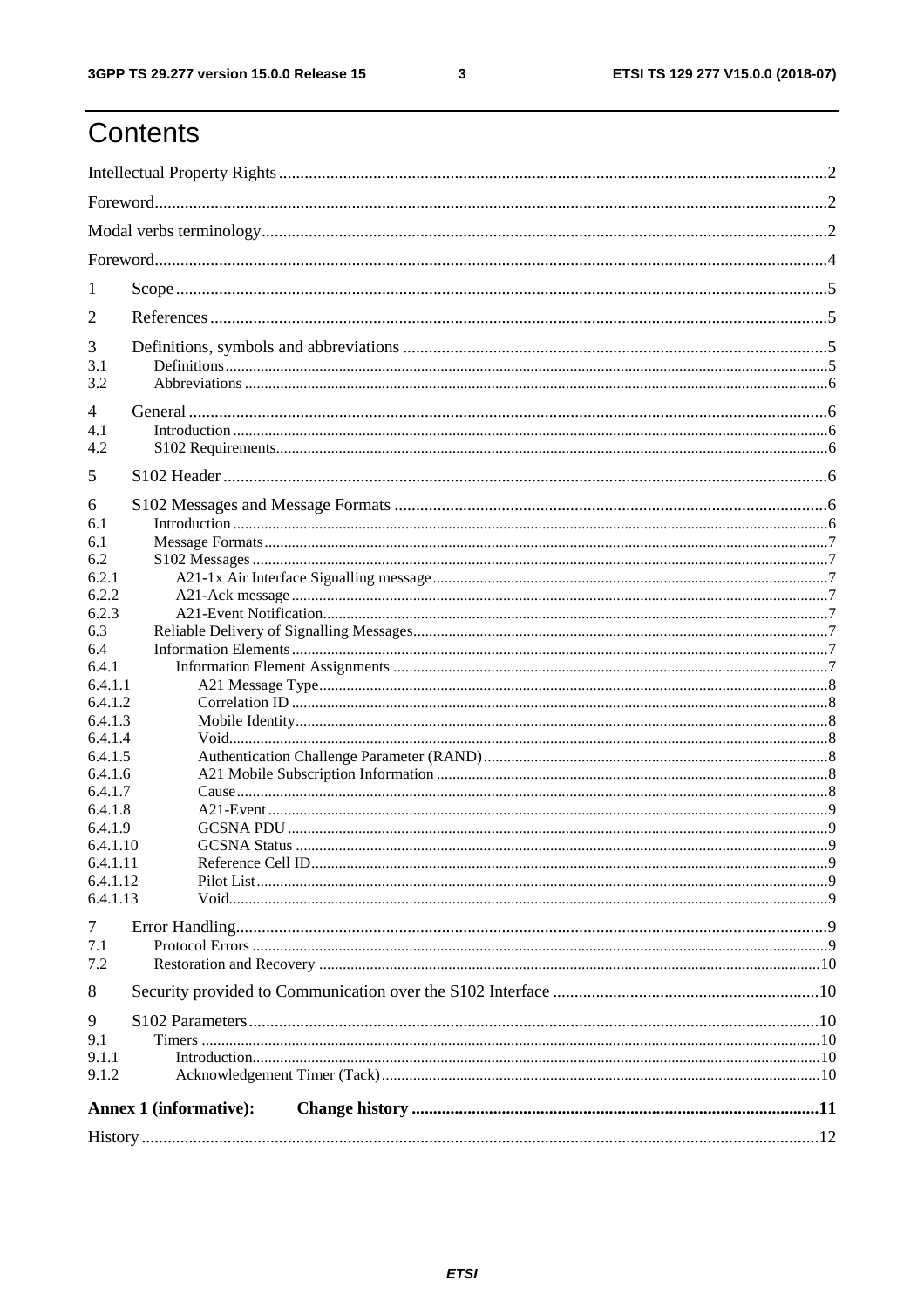# Foreword

This Technical Specification has been produced by the 3rd Generation Partnership Project (3GPP).

The contents of the present document are subject to continuing work within the TSG and may change following formal TSG approval. Should the TSG modify the contents of the present document, it will be re-released by the TSG with an identifying change of release date and an increase in version number as follows:

Version x.y.z

where:

- x the first digit:
	- 1 presented to TSG for information;
	- 2 presented to TSG for approval;
	- 3 or greater indicates TSG approved document under change control.
- y the second digit is incremented for all changes of substance, i.e. technical enhancements, corrections, updates, etc.
- z the third digit is incremented when editorial only changes have been incorporated in the document.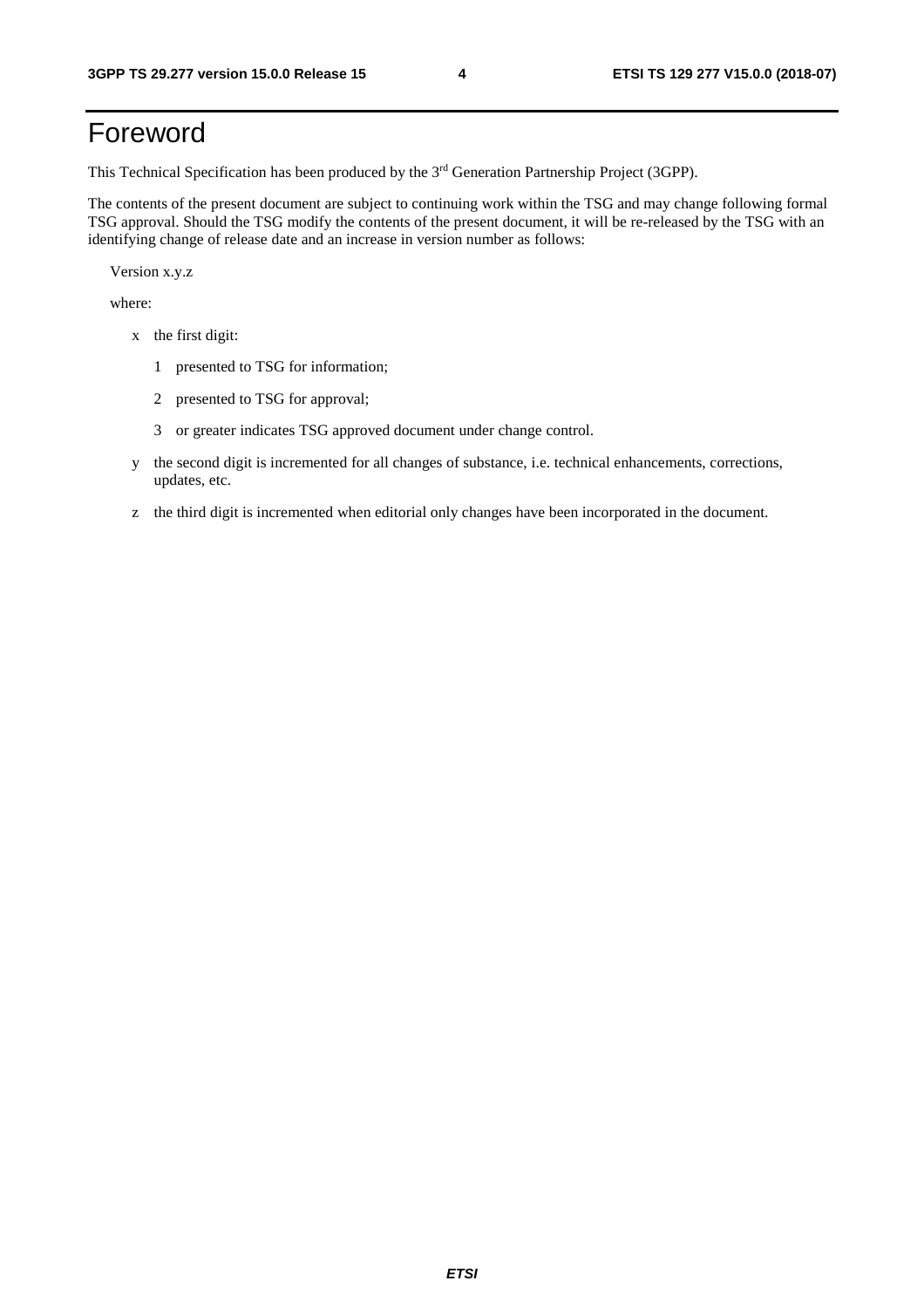# 1 Scope

The present document specifies the stage 3 of the Evolved Packet System S102 interface between the MME and the 1x CS IWS to relay the 1xCS signalling messages documented in 3GPP TS 23.216 [2] and 3GPP TS 23.272 [4]. 1x CS signalling messages are those messages that are defined for A21 interface as described in 3GPP2 A.S0008-D [3] and 3GPP2 A.S0009-D [6]. The S102 interface messages shall be based on A21 messages.

The S102 interface is used to support UEs that do not transmit and receive on both the LTE and 1x radio interfaces simultaneously. S102 protocol aspects for SRVCC from E-UTRAN access to 3GPP2 1xCS is covered in this specification. Handling of non-voice component and protocol aspects for SRVCC from 3GPP2 1xCS to E-UTRAN direction is not specified in this release.

The S102 interface is also used to support CS fallback to 1xRTT procedures from E-UTRAN access to CDMA 1x RTT CS domain and to support SMS over S102 with the CDMA 1xRTT CS domain through support of registration over EPS procedures as specified in 3GPP TS 23.272[4].

# 2 References

The following documents contain provisions which, through reference in this text, constitute provisions of the present document.

- References are either specific (identified by date of publication, edition number, version number, etc.) or non-specific.
- For a specific reference, subsequent revisions do not apply.
- For a non-specific reference, the latest version applies. In the case of a reference to a 3GPP document (including a GSM document), a non-specific reference implicitly refers to the latest version of that document *in the same Release as the present document*.
- [1] 3GPP TR 21.905: "Vocabulary for 3GPP Specifications".
- [2] 3GPP TS 23.216: "Single Radio Voice Call Continuity (SRVCC)".
- [3] 3GPP2 A.S0008-D v1.0: "Interoperability Specification (IOS) for High Rate Packet Data (HRPD) Radio Access Network Interfaces with Session Control in the Access Network".
- [4] 3GPP TS 23.272:" Circuit Switched Fallback in Evolved Packet System".
- [5] 3GPP TS 36.413: "Evolved Universal Terrestrial Radio Access (E-UTRA); S1 Application Protocol (S1AP)".
- [6] 3GPP2 A.S0009-D v1.0: "Interoperability Specification (IOS) for High Rate Packet Data (HRPD) Radio Access Network Interfaces with Session Control in the Packet Control Function".

# 3 Definitions, symbols and abbreviations

### 3.1 Definitions

For the purposes of the present document, the terms and definitions given in TR 21.905 [1] and the following apply. A term defined in the present document takes precedence over the definition of the same term, if any, in TR 21.905 [1].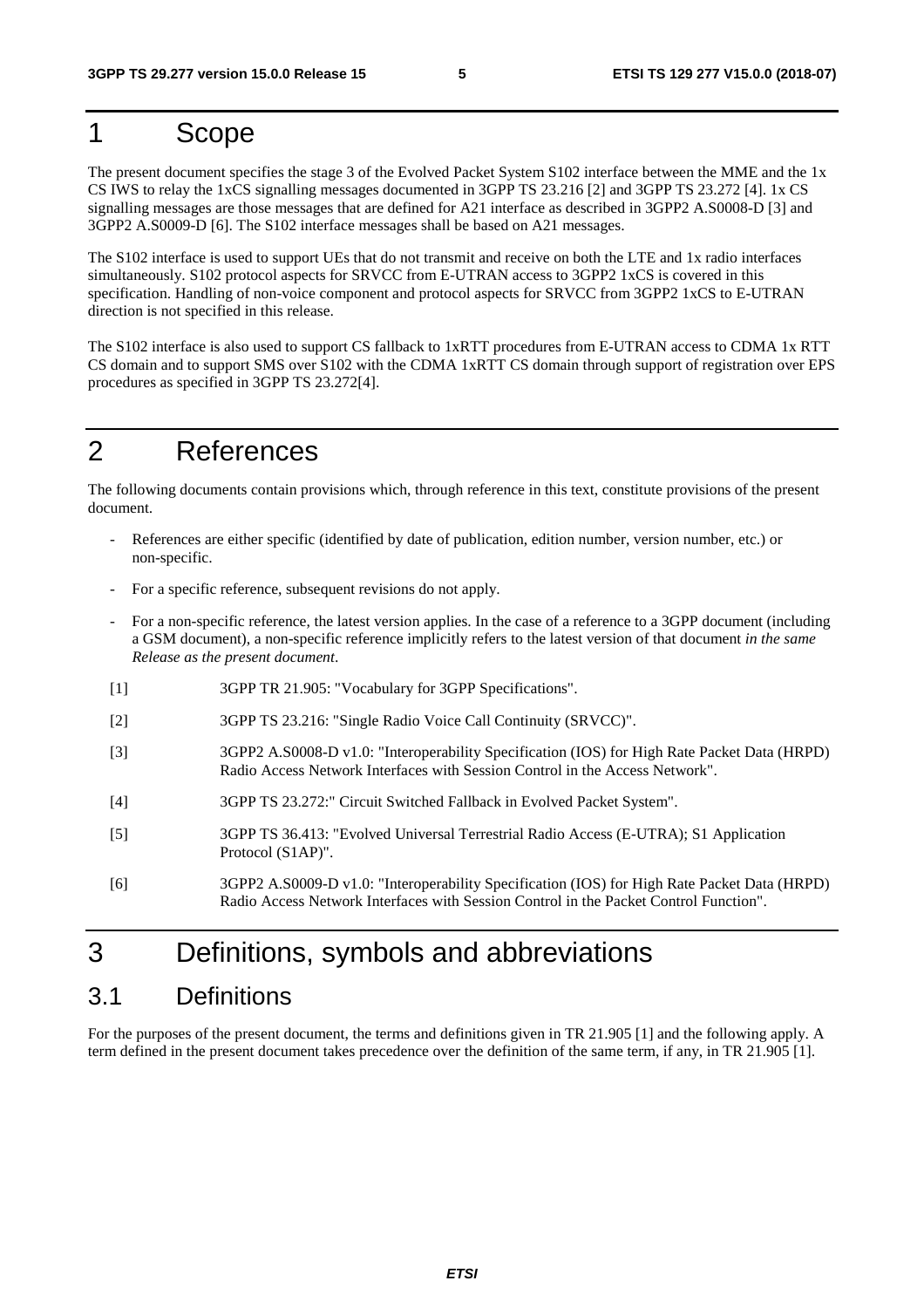# 3.2 Abbreviations

For the purposes of the present document, the abbreviations given in TR 21.905 [1] and the following apply. An abbreviation defined in the present document takes precedence over the definition of the same abbreviation, if any, in TR 21.905 [1].

| 1xCS IWS     | 1xCS Interworking Solution function for 3GPP2 1xCS |
|--------------|----------------------------------------------------|
| <b>GCSNA</b> | Generic Circuit Services Notification Application  |
| <b>IMSI</b>  | <b>International Mobile Station Identity</b>       |
| <b>IP</b>    | <b>Internet Protocol</b>                           |
| <b>MEID</b>  | Mobile Equipment Identity                          |
| <b>MME</b>   | <b>Mobility Management Entity</b>                  |
| <b>PDU</b>   | Protocol Data Unit                                 |
| <b>SRVCC</b> | Single Radio Voice Call Continuity                 |
| <b>UDP</b>   | User Datagram Protocol                             |
|              |                                                    |

# 4 General

# 4.1 Introduction

The S102 application is based on UDP/IP transport medium.

S102 (MME-to-IWS) /udp/23272 - This is the registered destination UDP port number to be used for signalling interconnection between an MME and an IWS for the S102 application.

# 4.2 S102 Requirements

There are no additional requirments to those defined in 3GPP TS 23.216 [2] and 3GPP2 A.S0008-D [3] and 3GPP2 A.S0009-D [6].

# 5 S102 Header

The S102 message header shall be a fixed length header. The S102 header shall be at least 7 octets long. Octet 1 consists of A21 Message type and Octets 2-7 contain the Correlation Identifier.

Detailed information about the coding and format of the header fields of the A21 messages is specified in 3GPP2 A.S0008-D [3] and 3GPP2 A.S0009-D [6].

# 6 S102 Messages and Message Formats

### 6.1 Introduction

The S102 application defines a set of messages between the MME and 1xCS IWS to provide SR VCC and CSFB. The messages to be used are described in the following sections.

The S102 messages shall be based on A21 messages. The following A21 messages shall be used to support interworking and CS fallback to 1x RTT procedures between MME and 1xCS IWS.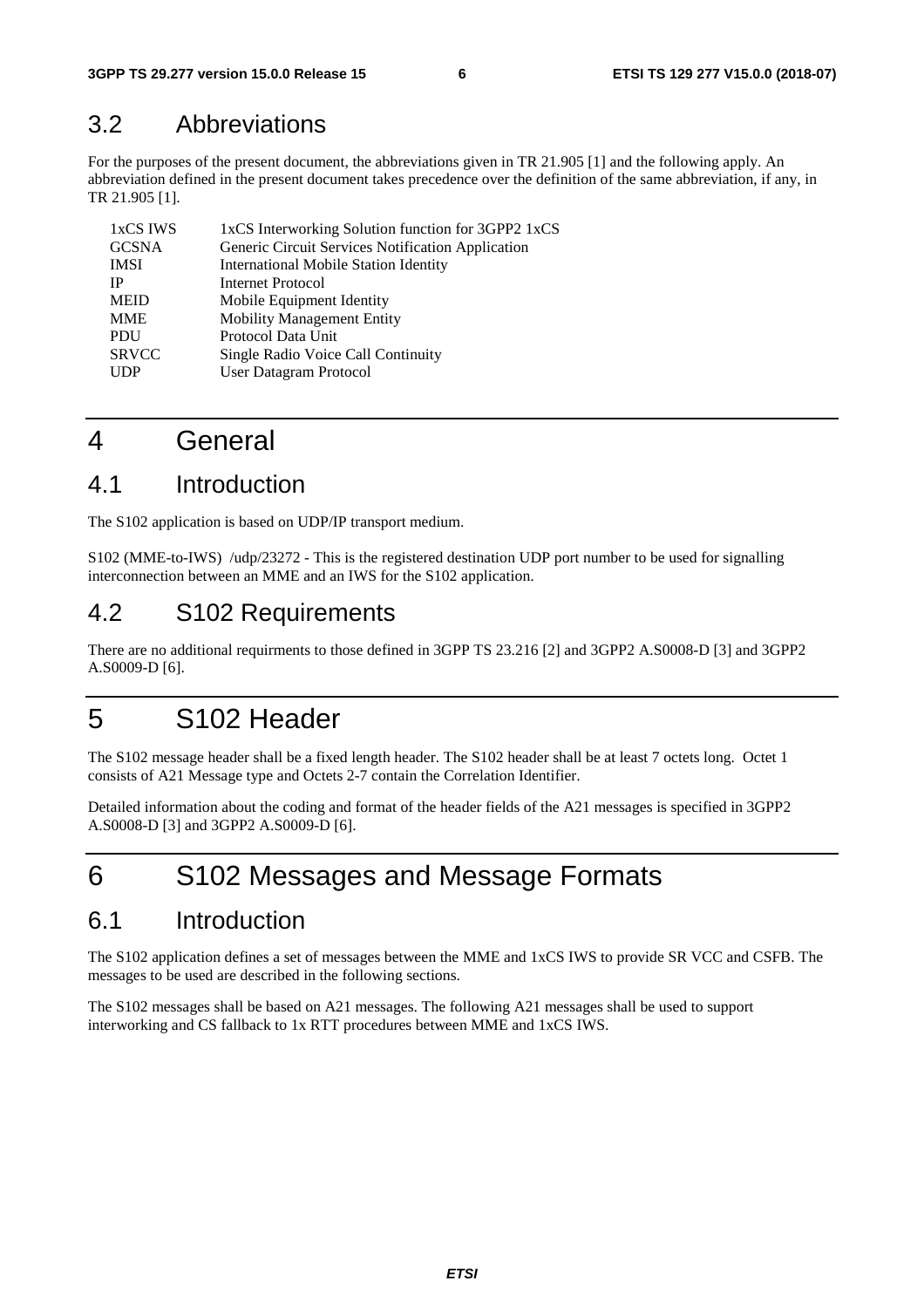# 6.1 Message Formats

### 6.2 S102 Messages

### 6.2.1 A21-1x Air Interface Signalling message

This message is A21-1x air interface signalling message specified in 3GPP2 A.S0008-D [3] and 3GPP2 A.S0009-D [6]. This message shall be sent from an MME or 1xCS IWS to transport 1x air interface message to the peer 1xCS IWS or MME.

The MME shall be provisioned to be able to reach a 1XCS IWS over the S102 interface. The IWS shall then decide which MSC to contact. The MME selects the 1XCS IWS based on the Reference Cell ID that it receives via the eNodeB.

This message shall be used by the MME or 1xCS IWS during Registration, paging, handover (SRVCC) procedures, and mobile originated and mobile terminated SMS procedures.

When the MME receives a 1x air interface message from the UE that is to be sent to 1xCS IWS, the MME encapsulates the 1x air interface message in a A21-1x air interface signalling message and sends it to the 1xCS IWS via the S102 interface. To support CS fallback to 1xRTT registration procedures, it contains the CDMA 2000 sector ID.

When sent from the 1xCS IWS to the MME, the 1xCS IWS encapsulates the 1x handoff direction message or 1xRTT CS paging request (after successful registration for CS fallback to 1xRTT) into A21-1x air interface signalling message.

Details about Information Element contents of A21-1x Air Interface signalling messages are found in 3GPP2 A.S0008- D [3] section 5.1.6.1.

### 6.2.2 A21-Ack message

This message is A21-Ack message specified in 3GPP2 A.S0008-D [3] and 3GPP2 A.S0009-D [6]. This message shall be sent from an MME or 1xCS IWS to acknowledge receipt of some A21 message to the peer 1xCS IWS or MME.

 The Correlation ID in a A21-Ack message shall be copied from the request message that the MME or 1xCS IWS is replying to.

Details about Information Element contents of S102-Ack message are found in 3GPP2 A.S0008-D [3] section 5.1.6.2.

### 6.2.3 A21-Event Notification

This message is A21-Event Notification message specified in 3GPP2 A.S0008-D [3] and 3GPP2 A.S0009-D [6]. This message shall be sent by either MME or 1xCS IWS to notify the peer node of a specific event.

To support S102 tunnel redirection in case of MME relocation, "S102 Redirection" value shall be used.

To support notifying the 1xCS IWS, specifically if the UE switches off or if the MME changes the UE EMM state to EMM-DEREGISTERED, i.e. if the UE becomes unreachable, the "Power Down/Connection Closed Event" value shall be used.

Details about Information Element contents of S102-Event Notification message are found in 3GPP2 A.S0008-D [3] section 5.1.6.4.

# 6.3 Reliable Delivery of Signalling Messages

The A21 messages are transmitted using best-effort service.

### 6.4 Information Elements

#### 6.4.1 Information Element Assignments

An A21 message may contain several information elements. Detailed information about the contents of the A21 messages is specified in 3GPP2 A.S0008-D [3] and 3GPP2 A.S0009-D [6]. The following sections highlight the relevant S102 specific parameters.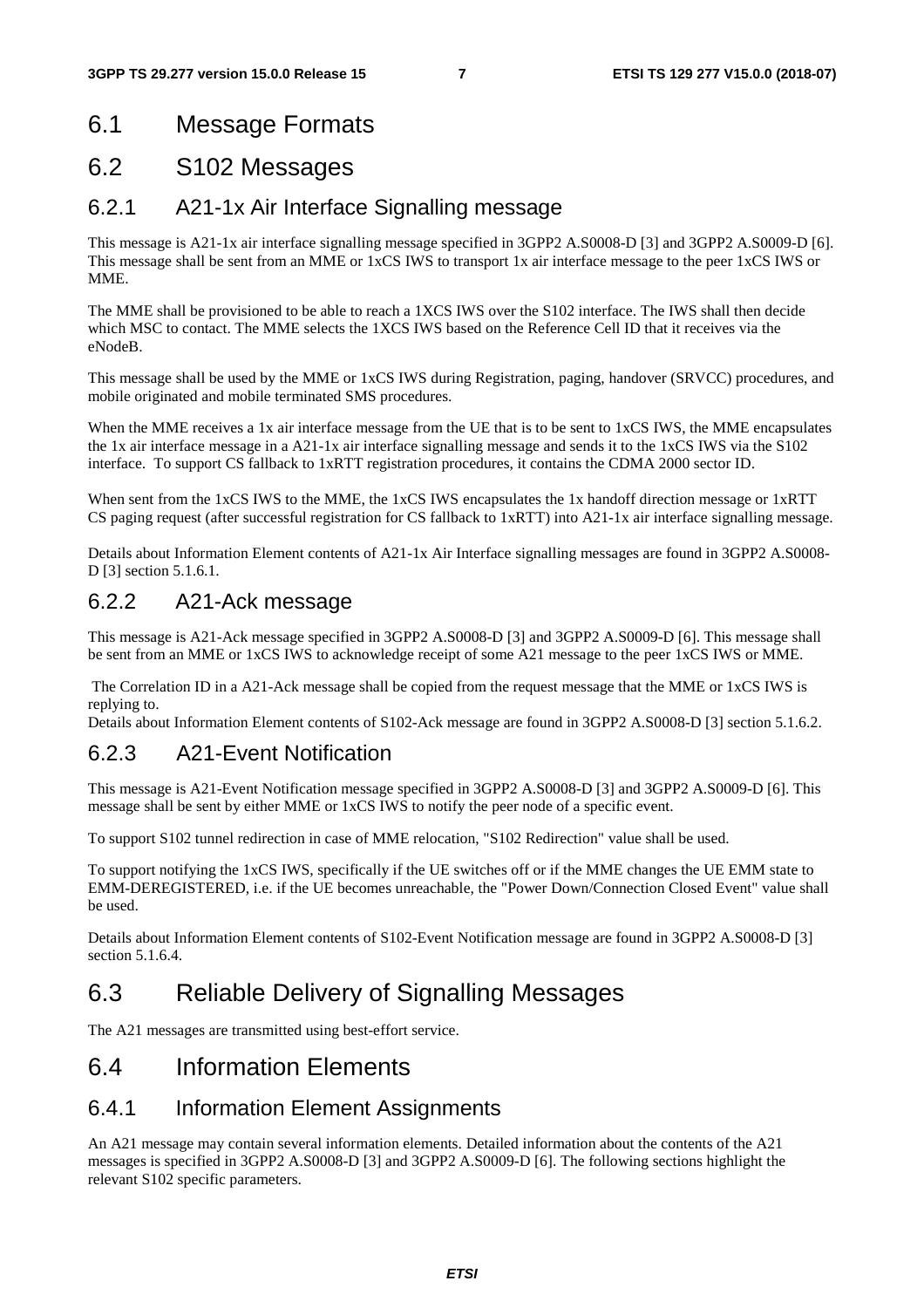#### 6.4.1.1 A21 Message Type

This IE is used to indicate the type of message on S102 interface. Typical values of this IE are as follows:

**Table 6.4.1.1-1: A21 Message Type on S102 interface** 

| Message<br><b>Type</b> | A21 Message Name                        |  |  |
|------------------------|-----------------------------------------|--|--|
| 01H                    | A21-1x Air Interface Signalling message |  |  |
| 02H                    | A21-Ack message                         |  |  |
| 04H                    | A21-Event Notification message          |  |  |

#### 6.4.1.2 Correlation ID

This IE is used to correlate the A21 messages transported across the S102 interface. Details of format and content of this IE are specified in 3GPP2 A.S0008-D [3] and 3GPP2 A.S0009-D [6].

#### 6.4.1.3 Mobile Identity

This IE is used to identify the UE's identity. Details of format of this IE are specified in 3GPP2 A.S0008-D [3] and 3GPP2 A.S0009-D [6]. Typical values of this IE relevant for S102 are as follows.

**Table 6.4.1.3-1: Mobile identity** 

| <b>Binary</b><br>Values       | MN-Id       |  |  |
|-------------------------------|-------------|--|--|
| '001'                         | MEID        |  |  |
| '110'                         | <b>IMSI</b> |  |  |
| All other values are reserved |             |  |  |

ESN value shall not be used for S102 messages.

#### 6.4.1.4 Void

#### 6.4.1.5 Authentication Challenge Parameter (RAND)

This IE contains information used for authentication over S102 interface. Details of format and contents of this IE are specified in 3GPP2 A.S0008-D [3] and 3GPP2 A.S0009-D [6].

#### 6.4.1.6 A21 Mobile Subscription Information

This IE includes mobile subscription information records. Details of format and contents of this IE are specified in 3GPP2 A.S0008-D [3] and 3GPP2 A.S0009-D [6].

#### 6.4.1.7 Cause

The Cause IE shall be included in the response message only if the request is not accepted and shall be set to a value that describes the problem encountered. Typical values of IE relevant for S102 are as follows:

| <b>Values</b>                 |                                         |  |
|-------------------------------|-----------------------------------------|--|
|                               | Cause value meaning                     |  |
| 00H                           | Unknown mobile                          |  |
| 01H                           | Unknown cell identifier(s)              |  |
| 02H                           | Tunnelling of 1x messages not available |  |
| 03H                           | Resources not available                 |  |
| 07H                           | Unspecified                             |  |
| 08H                           | Rejection                               |  |
| 0AH                           | Abort handoff from LTE to 1x            |  |
| 0BH                           | Version not supported                   |  |
| All other values are reserved |                                         |  |

#### **Table 6.4.1.7: Cause values for the corresponding request**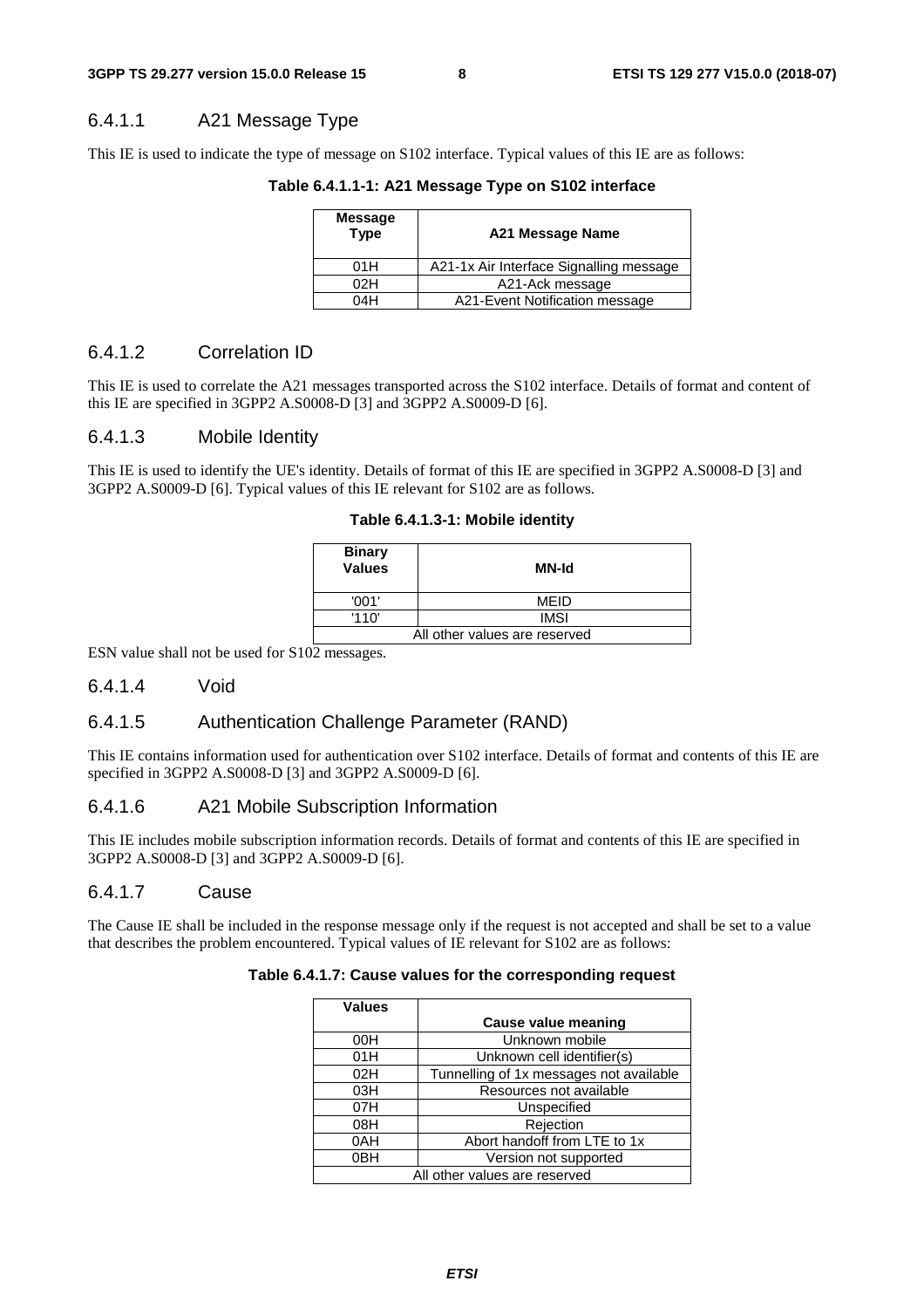#### 6.4.1.8 A21-Event

This IE contains the value used to indicate the event that has occurred. Typical values of IE relevant for S102 are as follows:

| <b>Values</b>                 |                                 |  |  |
|-------------------------------|---------------------------------|--|--|
|                               | Cause value meaning             |  |  |
| 03H                           | UE Power Down/Connection Closed |  |  |
| 04H                           | <b>Handoff Rejected</b>         |  |  |
| 0BH                           | S <sub>102</sub> Redirection    |  |  |
| All other values are reserved |                                 |  |  |

**6.4.1.8-1: A21-Event values** 

#### 6.4.1.9 GCSNA PDU

This IE contains the GCSNA header and GCSNA information, which can be 1x LAC encapsulated PDU or any other GCSNA information including 3G1x parameters, to be transported over the S102 interface. The IE is passed transparently for the MME. Details of inclusion rules, format and contents of this IE are specified in 3GPP2 A.S0008-D [3] and 3GPP2 A.S0009-D [6].

#### 6.4.1.10 GCSNA Status

This IE contains the GCSNA status information to be transported over the S102 interface. The MME maps the Status field values (Handoff successful, Handoff failure) from the GCSNA Status IE to the CDMA2000 HO Status IE (enumeration values HO Success and HO Failure, as defined in 3GPP TS 36.413 [5]). Details of inclusion rules, format and contents of this IE are specified in 3GPP2 A.S0008-D [3] and 3GPP2 A.S0009-D [6].

The Activity Type field in the 1x IWS to MME direction provides information to the MME regarding the activity (i.e. SMS or CSFB) being undertaken as a result of processing of the GCSNA PDU at the UE. The MME may use the Activity Type indication received from the 1x IWS in order to control the paging based on operator policy, such as:

- paging retransmission strategies;
- determining whether to send the Paging message to the eNodeBs during certain MME high load conditions.

The Call Priority field in the 1x IWS to MME direction indicates the priority of the activity being undertaken for CSFB Priority Call Handling (see 3GPP TS 23.272 Annex B).

The Global Emergency Call field in the MME to 1x IWS direction indicates whether the call is an emergency call.

#### 6.4.1.11 Reference Cell ID

This IE contains the CDMA2000 Sector ID received from S1AP and passed to the MME from the eNB. Details of inclusion rules, format and contents of this IE are specified in 3GPP2 A.S0008-D [3] and 3GPP2 A.S0009-D [6].

#### 6.4.1.12 Pilot List

This IE contains the 1xRTT Pilot List passed to the MME from the eNodeB. It is included by the MME whenever the MME receives the 1xRTT Pilot List from the eNodeB. Details of format and contents of this IE are specified in 3GPP2 A.S0008-D [3] and 3GPP2 A.S0009-D [6].

#### 6.4.1.13 Void

# 7 Error Handling

# 7.1 Protocol Errors

A protocol error is defined as a message with unknown, unforeseen or erroneous content. When the Tack timer expires, the sender may resend the request to the receiver and restart the Tack timer a configurable number of times. A cause value of "Unspecified" as indicated in section 6.4.1.7 shall be included in the response message to indicate protocol errors.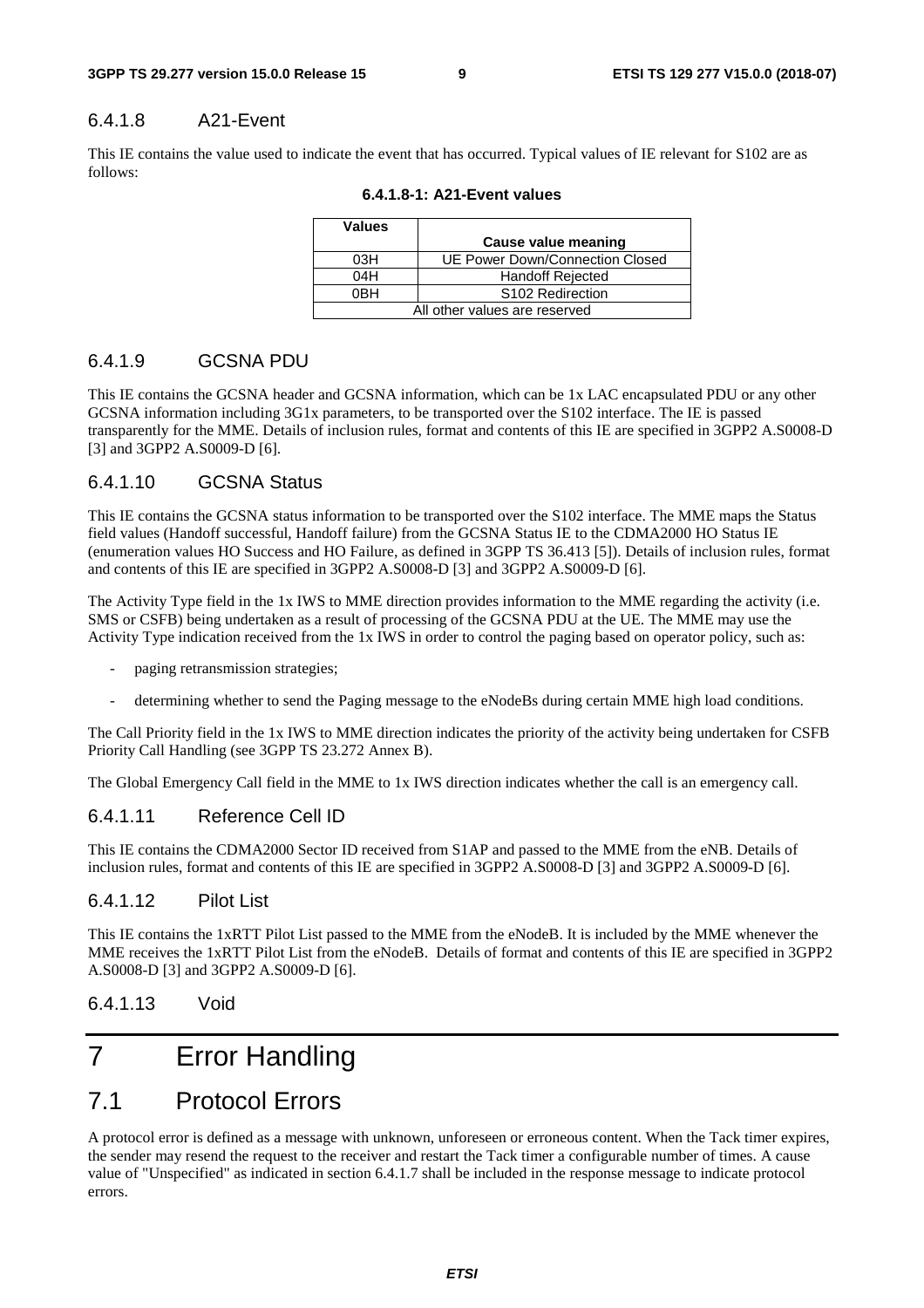Detailed error handling procedures specific to each A21 message are found in 3GPP2 A.S0008-D [3] section 2.8.2 and 3GPP2 A.S0009-D [6].

# 7.2 Restoration and Recovery

There are no new specific Restoration and recovery requirements to be supported over S102 interface.

# 8 Security provided to Communication over the S102 Interface

Protection of A21 communication over S102 interface shall be provided according to security mechanisms defined in 3GPP2 A.S0008-D [3] and 3GPP2 A.S0009-D [6].

# 9 S102 Parameters

### 9.1 Timers

### 9.1.1 Introduction

The parameters defined here and their recommended values shall not be fixed, but shall be possible to configure as described in section "Reliable delivery of messages".

The method used for retry sending of messages on S102 shall be based on the A21 retry method. In 3GPP2 A.S0008-D [3] section 2.8.2 and 3GPP2 A.S0009-D [6], the procedures for each of the A21 messages have a "Failure Operation" section where there are references to the use of timers and retries. In addition, there are flows in section 4.6 provided.

### 9.1.2 Acknowledgement Timer (Tack)

This timer is started when the MME or 1xCS IWS sends an A21-1x Air interface signalling message or a A21 Event Notification message and is stopped when the corresponding A21-Ack message is received from the peer 1xCS IWS or MME.

Further details about recommended timer values and specifics are found in 3GPP2 A.S0008-D [3] section 5.3 and 3GPP2 A.S0009-D [6].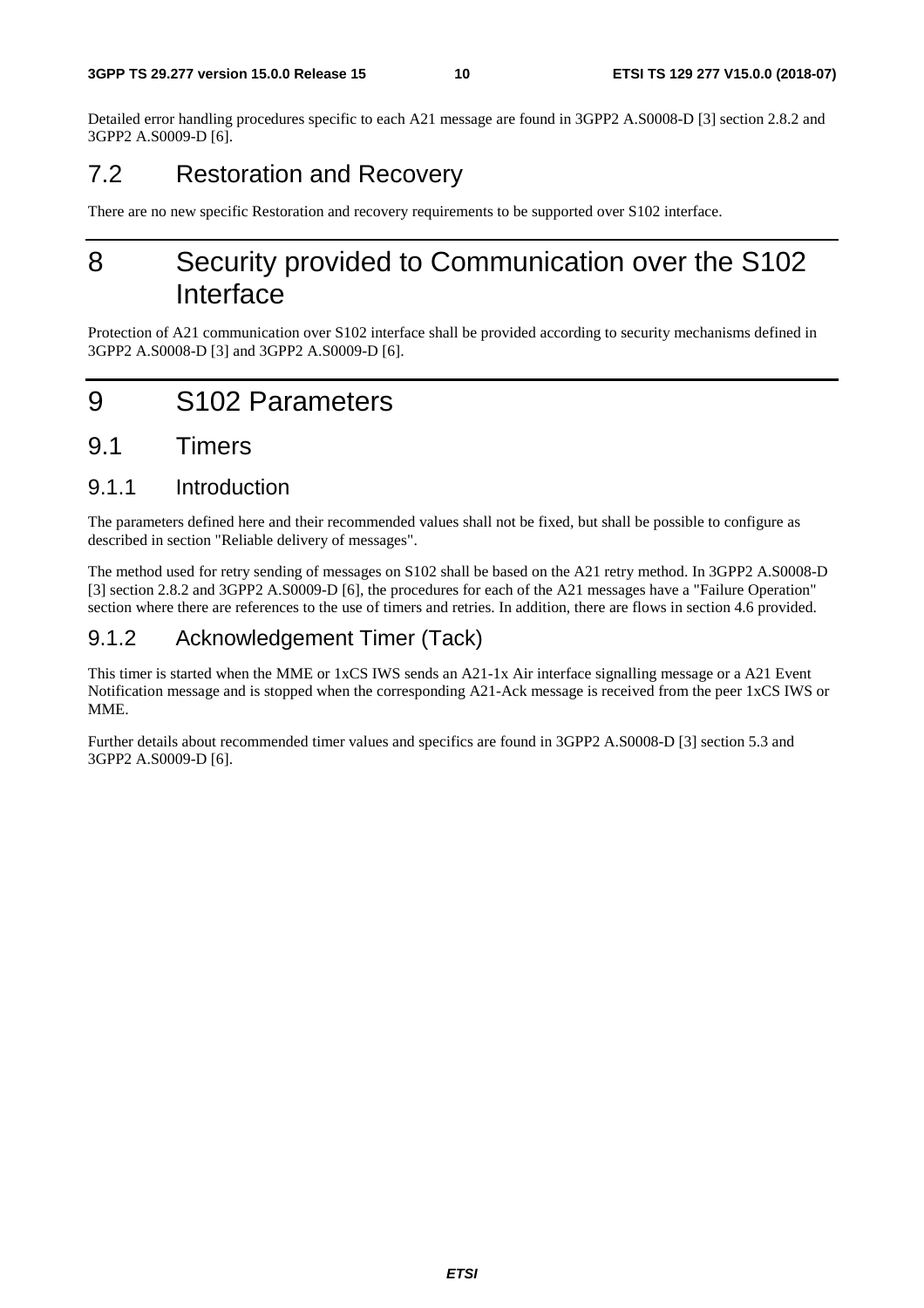# Annex 1 (informative): Change history

| :Change history |       |                  |            |                 |                                                                  |        |                |
|-----------------|-------|------------------|------------|-----------------|------------------------------------------------------------------|--------|----------------|
| Date            | TSG#  | <b>TSG Doc.</b>  | <b>CR</b>  |                 | <b>Rev Subject/Comment</b>                                       | Old    | <b>New</b>     |
| 2008-09         | CT#41 | CP-080478        |            |                 | V2.0.0 approved in CT#41                                         | 2.0.0  | 8.0.0          |
| 2008-12         | CT#42 | CP-080689 0001   |            |                 | S102 Redirection                                                 | 8.0.0  | 8.1.0          |
| 2009-06         | CT#44 | CP-090293 0003   |            |                 | Correlation ID Length                                            | 8.1.0  | 8.2.0          |
|                 |       | CP-090293 0004 1 |            |                 | <b>UDP Port Value</b>                                            |        |                |
|                 |       | CP-090293 0005 1 |            |                 | Support for 03H (Power Down/Connection Closed) Event Value       |        |                |
| 2009-09         | CT#45 | CP-090530 0007   |            |                 | Power Down/Connection Closed Event                               | 8.2.0  | 8.3.0          |
|                 |       | CP-090536 0008 1 |            |                 | Generic Circuit Services Notification Application on S102        |        |                |
|                 |       | CP-090536 0009   |            |                 | Reference Cell ID on S102                                        |        |                |
|                 |       | CP-090536 0010   |            |                 | Pilot List on S102                                               |        |                |
| 2009-12         | CT#46 | CP-090772 0011   |            |                 | S102 UDP port number                                             | 8.3.0  | 8.4.0          |
| 2009-12         | CT#46 | CP-090785 0012   |            |                 | Addition of Round Trip Delay to S102                             |        |                |
| 2009-12         | CT#46 |                  |            |                 | Release 9 version was created after CT#46                        | 8.4.0  | 9.0.0          |
| 2010-03         | CT#47 | CP-100019 0016 2 |            |                 | <b>GCSNA Status</b>                                              | 9.0.0  | 9.1.0          |
| 2010-03         | CT#47 | CP-100059 0019   |            |                 | Removal of E-UTRAN Round Trip Delay Estimation Info              |        |                |
| 2010-06         | CT#48 | CP-100263 0021   |            |                 | Correction to 3GPP2 references                                   | 9.1.0  | 9.2.0          |
|                 |       |                  | $0023$   1 |                 | Missing 3GPP2 reference A.S0009-C                                |        |                |
| 2011-03         |       |                  |            |                 | Update to Rel-10 version (MCC)                                   | 9.2.0  | 10.0.0         |
| 2012-06         | CT#56 |                  | 0024       |                 | Missing success code in S102                                     | 10.0.0 | 10.1.0         |
| 2012-09         | CT#57 | CP-120459 0025 1 |            |                 | <b>GCSNA Status IE</b>                                           |        | 10.1.0 111.0.0 |
| 2012-12         | CT#58 | CP-120754 0027 - |            |                 | Removal of the "Preemption Allowed" and "Queuing Allowed" fields | 11.0.0 | 11.1.0         |
|                 |       |                  |            |                 | from the GCSNA Status IE                                         |        |                |
| 2013-12         | CT#62 | CP-130629 0028 - |            |                 | E-UTRAN to 3GPP2 1xCS SRVCC emergency handover                   | 11.1.0 | 12.0.0         |
| 2013-12         | CT#62 | CP-130626 0029   |            | $\overline{11}$ | <b>Cleanup Editors Note</b>                                      |        |                |
| 2015-12         | CT#70 |                  |            | $\overline{a}$  | Update to Rel-13 version (MCC)                                   |        | 12.0.0 13.0.0  |
| 2017-03         | CT#75 |                  |            | L.              | Update to Rel-14 version (MCC)                                   |        | 13.0.0 14.0.0  |
| 2018-06         | CT#80 |                  |            | L.              | Update to Rel-15 version (MCC)                                   |        | 14.0.0 15.0.0  |